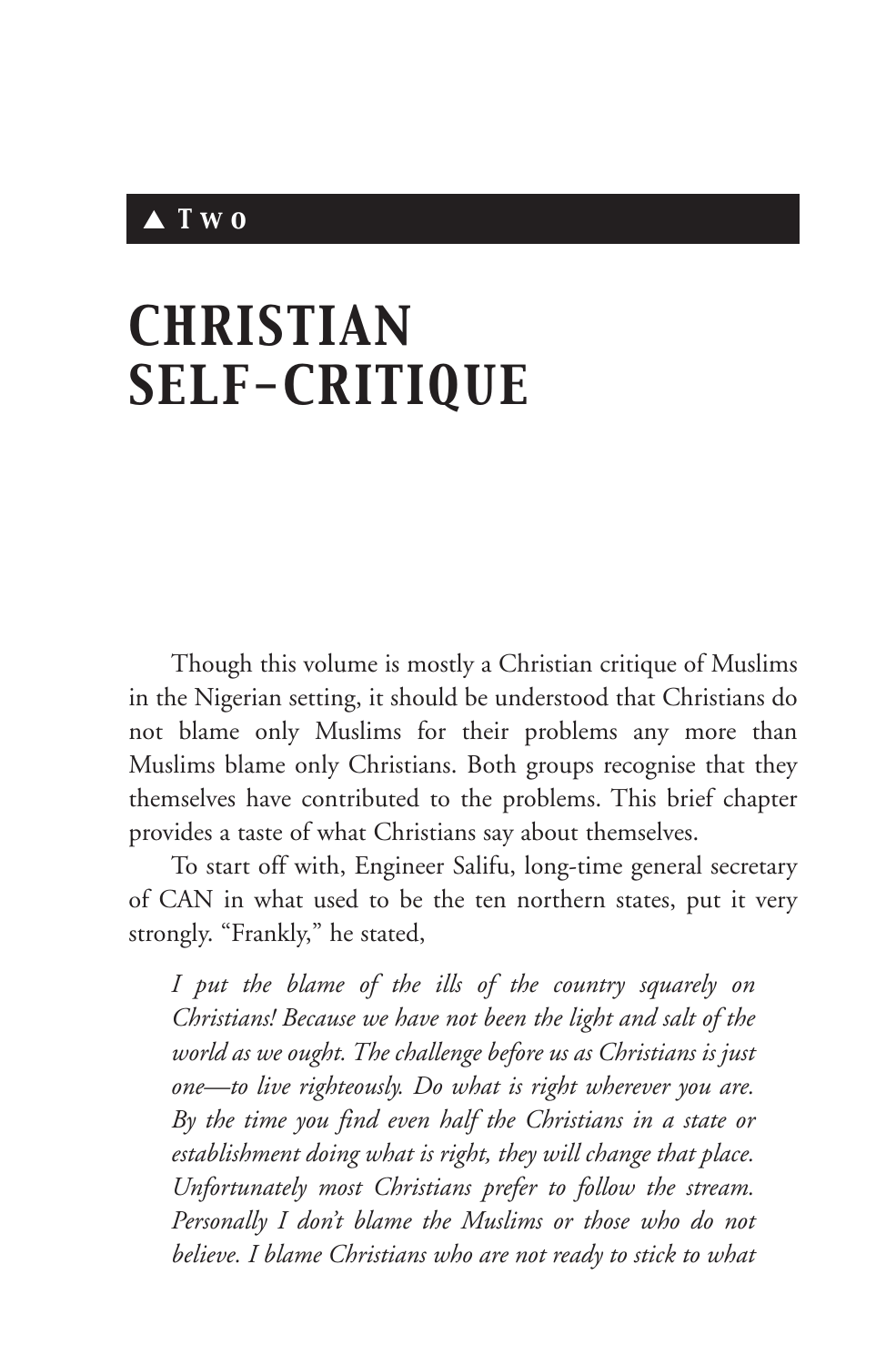*is right. You see, immediately some of them see money—finish. They just go ahead and do what they want. So let us do what is right even if it means suffering for it. Refuse to be promoted. Refuse to take that job. The Christian girl should refuse to give her body just to get that job or promotion. By the time you have people doing this, the society will change. This is the challenge for Christians.*<sup>1</sup>

The northern zone of CAN, in its booklet *Leadership in Nigeria*, claims that Nigeria is "more than 60% Christians." It asks, "How is it that their presence has not been felt in the affairs of leadership in this country? What is it that makes them compromise so much?" The author wonders why Christians who participate in the highest levels of government "remain cowardly silent" as the country is smuggled into the Muslim camp.2

In the same publication another writer asks, "Where have the Christians been all this time?'' The answer is:

*They have been involved but have hidden their lights under the bushel. The average Muslim, when he gets to a high position becomes more religious—for the Christian the reverse is the case. He becomes less godly. He sees his brothers and sisters as fanatics! He becomes too busy to go to church…—once or twice a year is enough for him. He is ashamed to be seen in his office with a Bible.*

The writer mocks his wayward fellow Christians much as do Muslim critics mock their compromisers.

*He prefers to chairman many social occasions and functions. He speaks more English than the Englanders themselves. When therefore Christians pray for Christians to be in positions of authority, they should pray for those who will remember their creator….*<sup>3</sup>

These sentiments are widespread amongst Christians.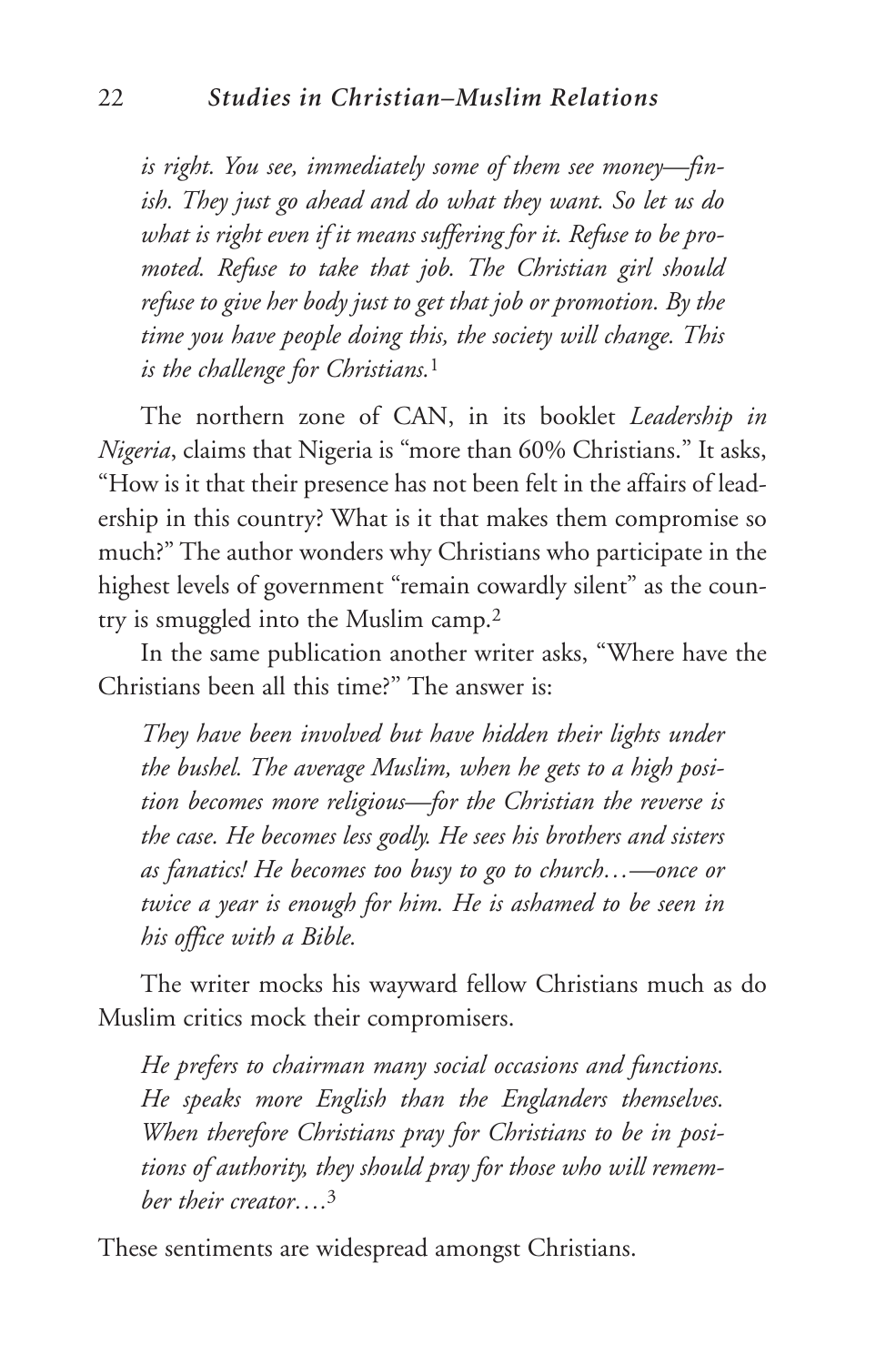CAN accused the Christian community of radical failure. The Christian is to be the Lord's "ambassador" on earth and a light and salt to a dark and sour world. Unfortunately, "Christians as a community in Nigeria have failed in their ambassadorial responsibilities." Indeed,

*Politics may be a dirty game—but who will make it clean? If Christians distance themselves from politics that lead to leadership, then demons will have a field day as has been the case with Nigeria up till today. If demons govern and rule us and burn our churches and marginalise us and treat us like second class citizens in our country of posting, then why should the Christian community complain? The price honest people pay for keeping silent and not getting involved is to be ruled by dishonest men.*

For those who wonder how such a situation of non-involvement in politics could have arisen, CAN points to the missionaries "who planted our feet on solid ground," but who

*did not impart to us the technique of governance. For anyone to be interested in the governance of a country was "blasphemous." A Christian should not be interested in politics, we are told. We are often reminded that politics is a dirty game and true Christians should distance themselves from it. Our "light" should be hidden "under" the "bushel" we…have been reminded from pulpit to pulpit… The righteous cannot rule if he is taught not to be interested in governance.*<sup>4</sup>

CAN not only criticises Christians; Christians also criticise it. At a launching ceremony in Jos, the former Permanent Representative of Nigeria to the United Nations, the now late Major General Joel Garba, a Christian, called on CAN leadership to "reflect on the teachings of Jesus Christ, rather than pursuing selfish interests." CAN, Garba charged, "has abandoned the king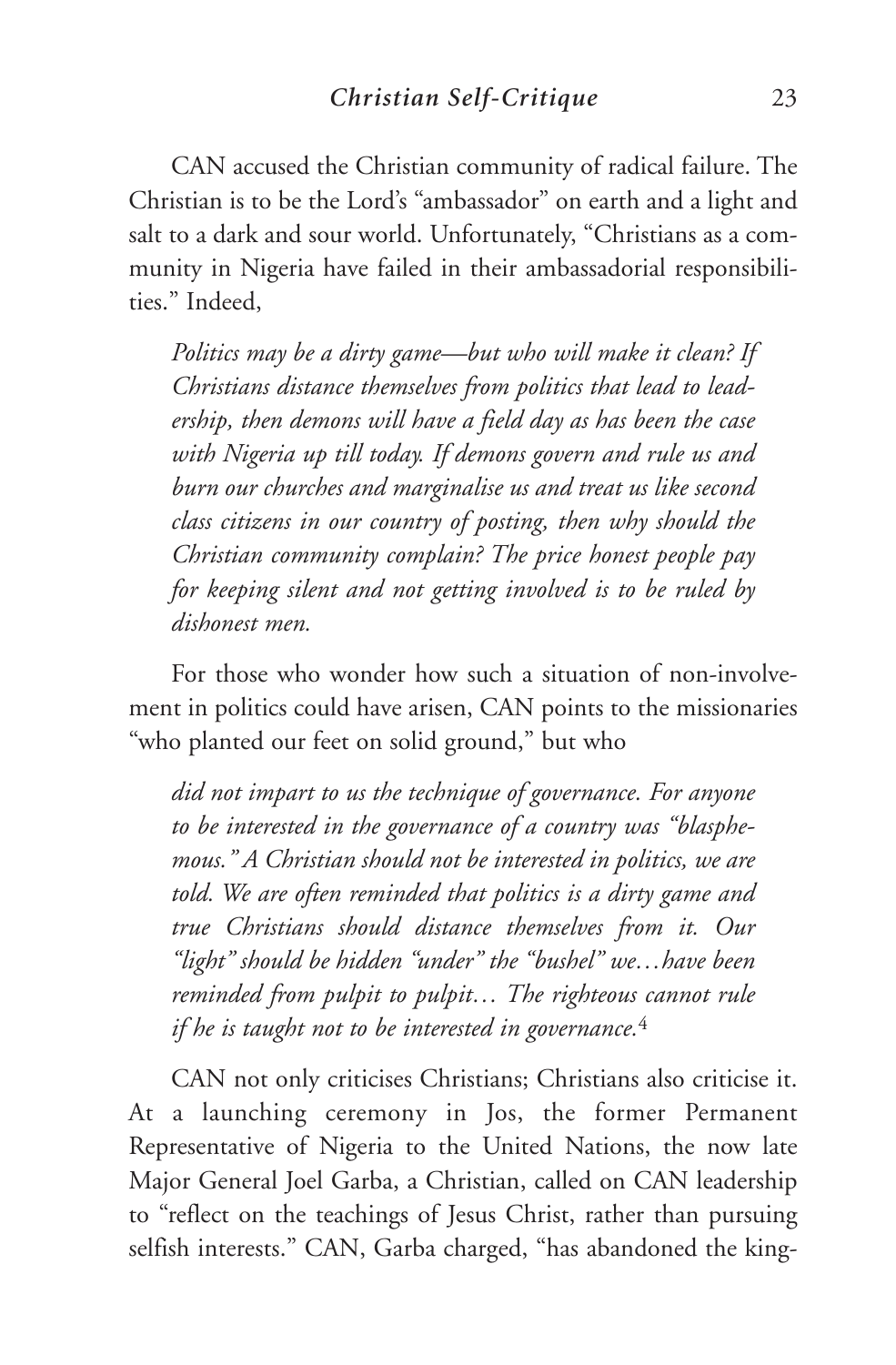dom of God for narrow-minded gains on earth." CAN should "prove that political objectives have not overtaken their vision and the teachings of Christianity." The chairman of the occasion, Silas Janfa, holder of various high civil service positions, chimed in by stressing that "CAN needed serious surgical operation in order to achieve the objectives for which it was founded… it needs to abide by the teaching of Jesus Christ."5

Amunkitou Dolom is one of the "small people" whom I introduce occasionally. I have no idea as to his/her identity but assume he is a man. He writes that "it is obvious that all peaceful methods by CAN to make the government see reason have been exhausted to no avail." The government continues to fan religious upheavals. The various reports published by CAN and others on the many upheavals "leave no room for doubt as to which party exhibited intolerance and aggressiveness, and is thus in the wrong." Governments drag their feet over the recommendations submitted by commissions. "Everyone knows which religious sect enjoys governments' covert, and even overt, support." CAN knows "that it is the desire to control the nation's economic and political power…that drives the rich and hypocritical Muslims to be ready tools in the hands of a social class who unfortunately characterise our government."

In this context Dolom asked,

*Why is CAN, through* Today's Challenge, *its major mouthpiece, wasting its time explaining over and over again, persuading, begging, crying and shouting over the obvious, knowing that the Federal Might is deliberately keeping mute? CAN should have known long before now, that it is nonsense to flog a dead horse. They should look elsewhere for deliverance.*

CAN has been turning the other cheek for over a decade. "How many cheeks has CAN? Perhaps CAN has 70 times 70 cheeks, but death toll, destruction of property, maimed Christians…have risen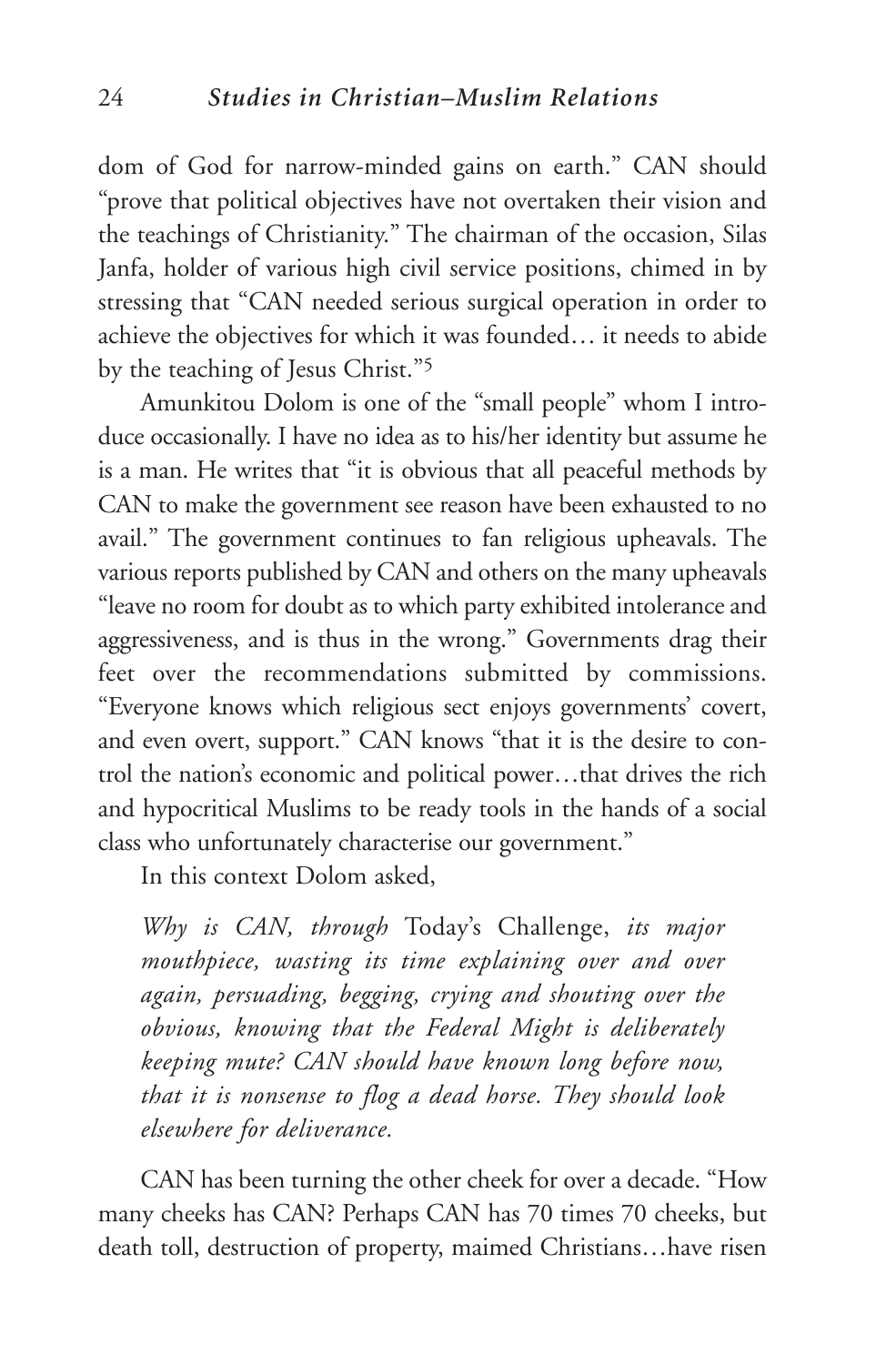to well over the 70 times 70 illusory goal, which is 4900." CAN should simply "return fire for fire. They need not be discreet about it." Dolom socks it squarely to us:

*It is sheer cowardice for CAN to fill the pages of dailies and electronic media calling on the government to punish their foe. It is absurd, too, for CAN to bother us with claims of governments' partiality. If CAN is such a weakling that it cannot help its members in defending their faith, then it is too bad, because the government has overtly said "No!" to CAN's calls for redress. If CAN can't fight, I would advise that it lie down and die without further noisy disturbances of the society. No heavens will forgive you for inaction…. Rhetorics have never saved in the past, do not save now nor will save later.6*

You can hardly bite harder.

Dakum Shown was a member of the Church of Christ in Nigeria (COCIN), a major church in Plateau State, and Speaker of the Plateau House of Assembly during the civilian regime of Governor Solomon Lar. He chided his church and its members for failing to play their proper political role. They have divided reality into religious and political sectors in such a way as to abandon their responsibility in society. He warned that "on the last day God will ask His followers":

*Where were you when the nation's treasury was looted? When those who looted the public treasuries came to church and even made donations? When you refused to vote for the upright candidates, were you not allowing the wrong people to get into government to manipulate and destroy the rapid growth of the church? When decrees and edicts prevent God's faithful servants from spreading His Ministry, where were you? When justice, truth and fair play were murdered and God's innocent children made to suffer, where were you?*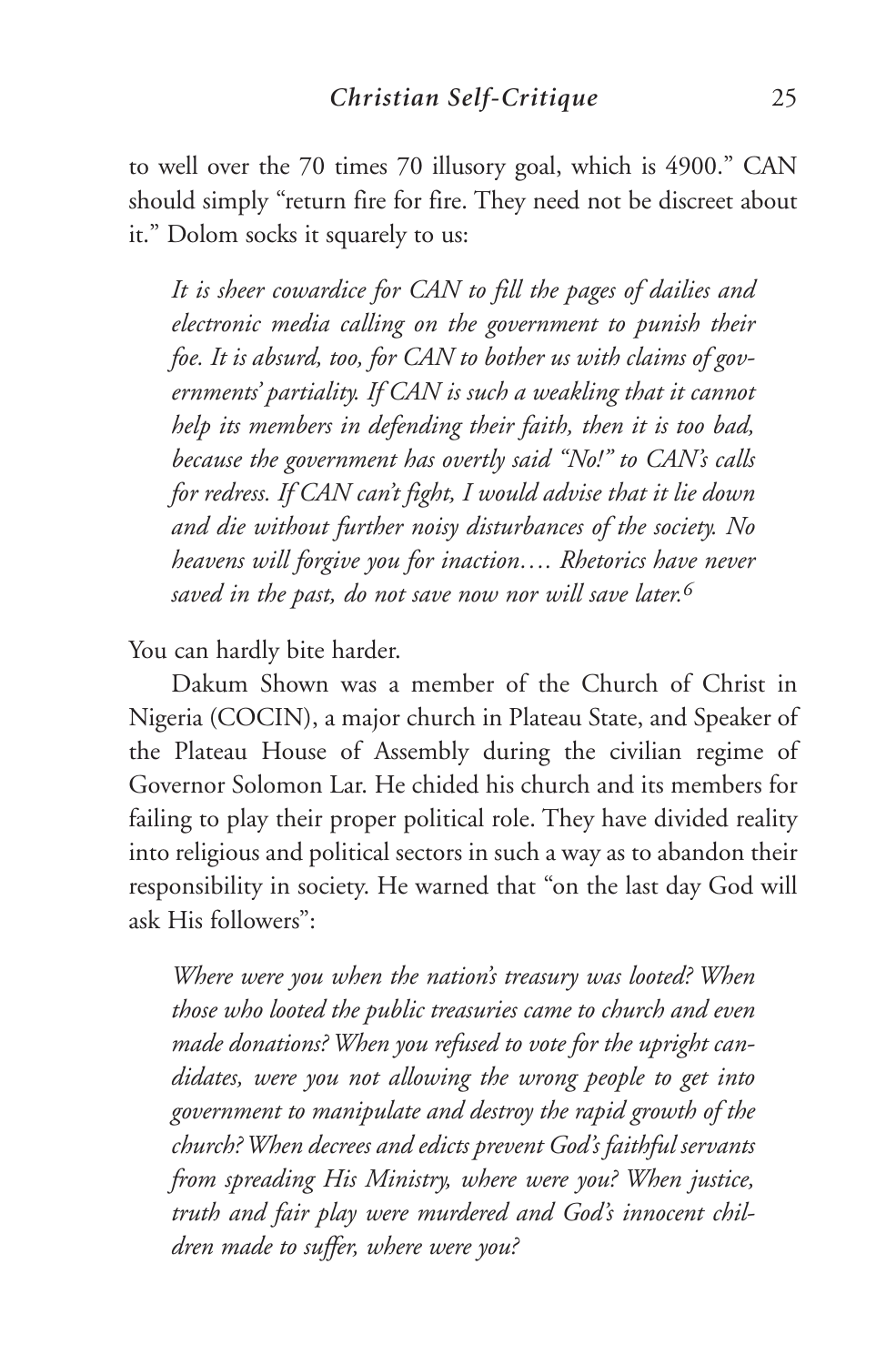Shown called upon COCIN to "chart a new course of action." She is "to come out in full force to re-educate its followers to the importance of their civic responsibilities."7

Tanko Yusuf, one of our "fathers," demanded that Christians "cleanse" themselves. He was especially emphatic on the need for Christian unity. In fact, it became his "consuming mindset." Christians need to be united, he argued repeatedly, but that will not be easy. "Too easily do Christians pursue their own narrow interests, private or tribal. Too often they put individual or tribal goals above our communal mission…." He took several Christians to task for preaching false doctrines "that are the antithesis of the Christian faith." He faulted Christians for being blind to "the rottenness in…Nigeria's social, economic, political and spiritual life since our independence." Christians must take up the challenge of clean politics and civil service. Unfortunately, leaders fail to challenge their members at this very point. He has, he alleged, heard bishops and pastors preach against political involvement, because, they said, "politics is sin." Yusuf countered, "False. False. This critical misunderstanding of politics has kept too many Christians from becoming involved. How sad! In so doing we abandon our fate to unjust, unscrupulous leaders." Yusuf did not hesitate hanging out Christian dirty laundry. Partially to clear himself, he publicly wrote about corruption in CAN in connection with a government grant for the building of the national ecumenical centre  $8$ 

Though these sentiments crop up many times more than the above paragraphs indicate and though they are to be taken seriously, they do not represent the dominant tone in relationship to Islam. This in-house critique is not meant for the outside world, least of all for Muslims. It is similar to tribal self-critique that will not tolerate the same from the outside.

Over against Islam, the late Alex Fom expressed the dominant tone well: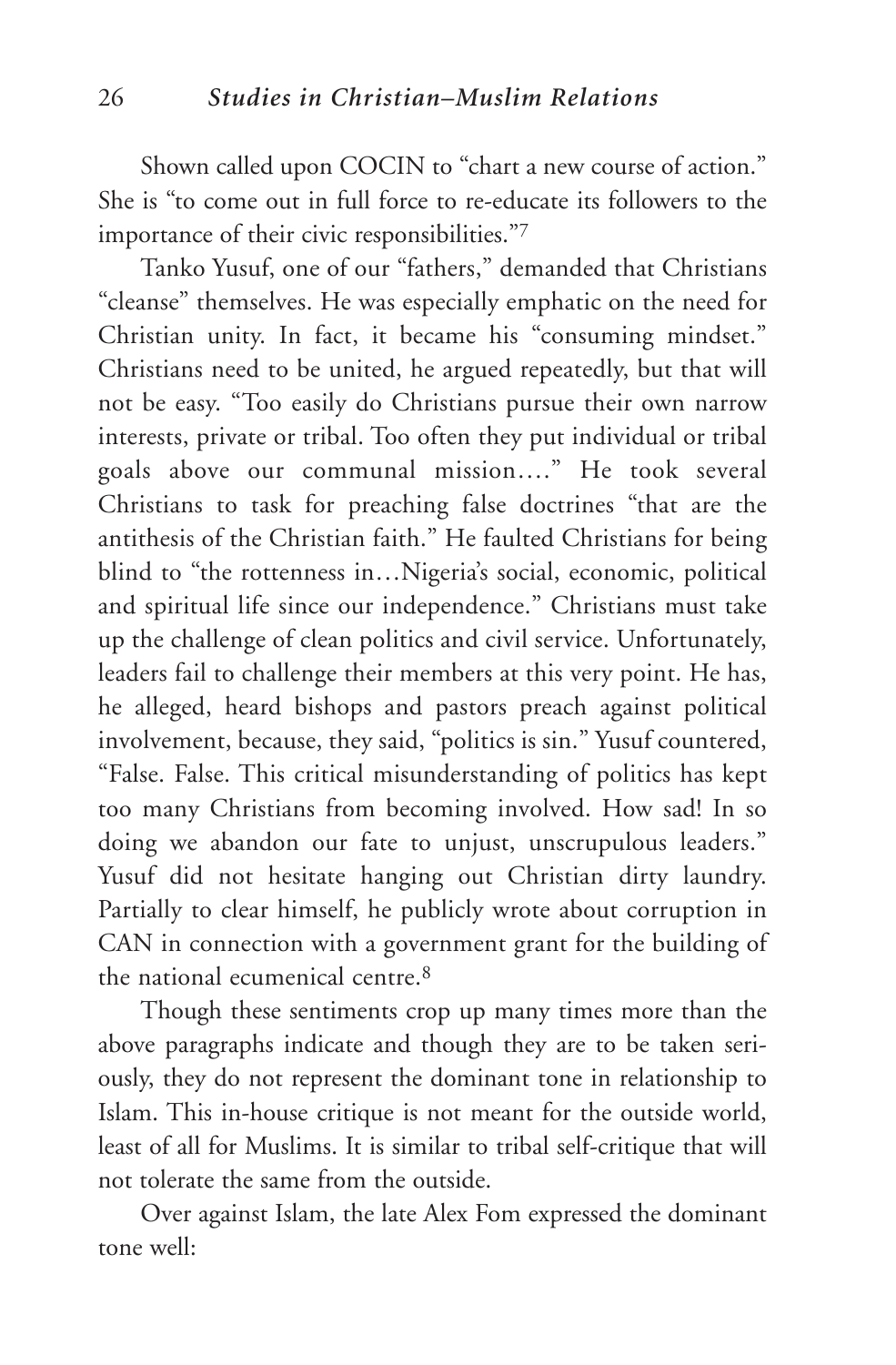*It is true that religion continues to play a destabilising role in the socio-economic life of Nigeria. But the first question we should ask is, what religious sect constitutes the destabilising factor? At no time do the Christians get up in arms to destabilise the politico-economy of the country. At no time do the Christians get up to riot. No. The Maitatsine groups for instance are Muslim groups. All this burning of churches, who did them? They are Muslims.*

This is the driving sentiment in the Christian community, even in the minds of Christian self-critics. And that therefore inevitably is the main tone for the rest of this book.